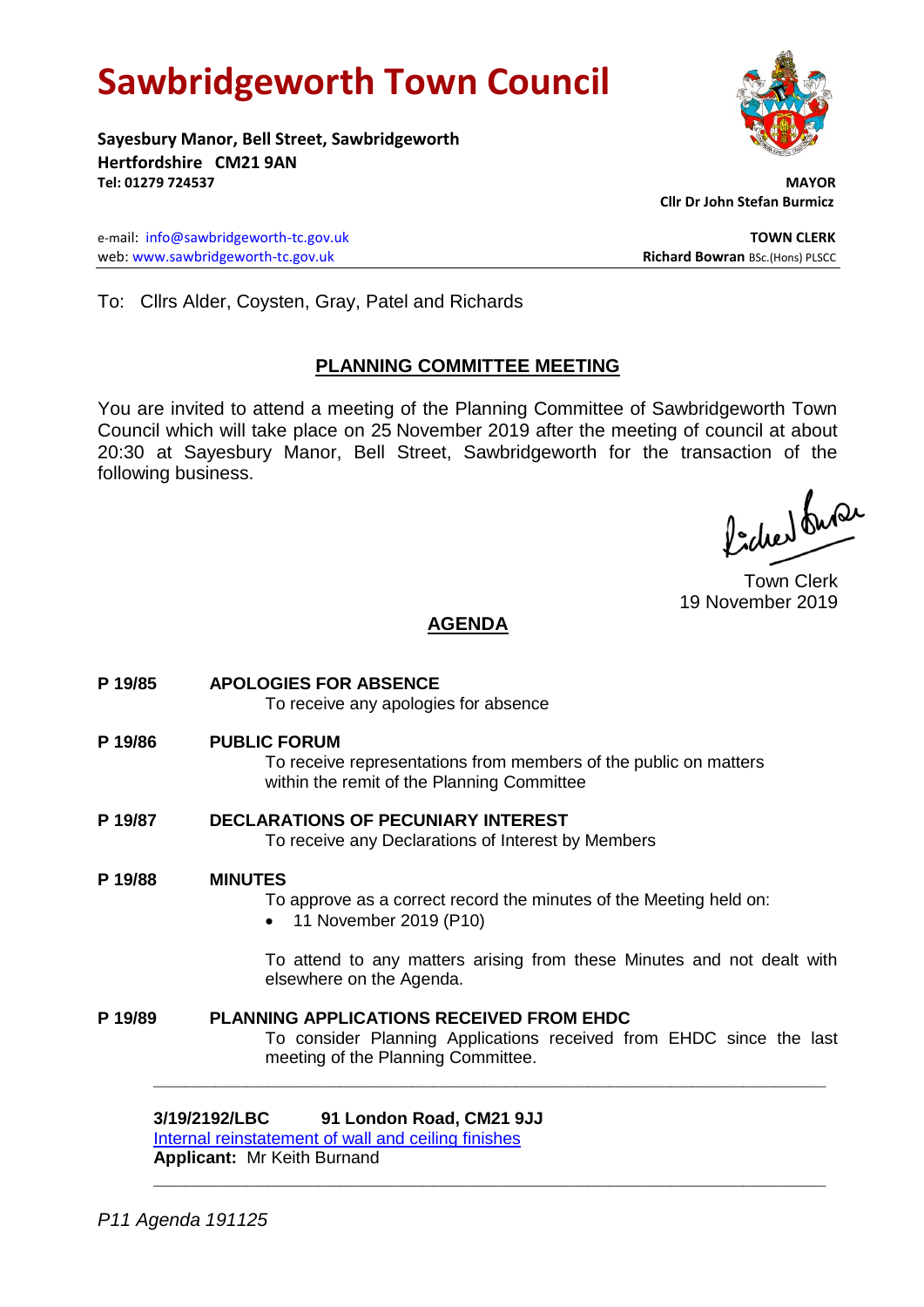#### **3/19/2202/FUL Kecksys Farm, CM21 9BZ**

[Retention of previously approved agricultural dwelling for use by owner of land; erection of](https://publicaccess.eastherts.gov.uk/online-applications/applicationDetails.do?activeTab=documents&keyVal=Q04XXBGL00T00)  [balcony and access bridge; extension of existing roof and provision of rain screen to stair](https://publicaccess.eastherts.gov.uk/online-applications/applicationDetails.do?activeTab=documents&keyVal=Q04XXBGL00T00)  [to agricultural store in basement](https://publicaccess.eastherts.gov.uk/online-applications/applicationDetails.do?activeTab=documents&keyVal=Q04XXBGL00T00) **Applicant:** Mrs M Brunt

**\_\_\_\_\_\_\_\_\_\_\_\_\_\_\_\_\_\_\_\_\_\_\_\_\_\_\_\_\_\_\_\_\_\_\_\_\_\_\_\_\_\_\_\_\_\_\_\_\_\_\_\_\_\_\_\_\_\_\_\_\_\_\_\_\_**

**\_\_\_\_\_\_\_\_\_\_\_\_\_\_\_\_\_\_\_\_\_\_\_\_\_\_\_\_\_\_\_\_\_\_\_\_\_\_\_\_\_\_\_\_\_\_\_\_\_\_\_\_\_\_\_\_\_\_\_\_\_\_\_\_\_**

**3/19/2267/PNHH 47 Barnard Road, CM21 9DY**

[Ground floor rear extension; Depth 4 metres; Maximum height 3 metres; Eaves height](https://publicaccess.eastherts.gov.uk/online-applications/applicationDetails.do?activeTab=documents&keyVal=Q0JN86GL04O00)  [2.85 metres](https://publicaccess.eastherts.gov.uk/online-applications/applicationDetails.do?activeTab=documents&keyVal=Q0JN86GL04O00)

**Applicant:** Mr Simon Cartwright **\_\_\_\_\_\_\_\_\_\_\_\_\_\_\_\_\_\_\_\_\_\_\_\_\_\_\_\_\_\_\_\_\_\_\_\_\_\_\_\_\_\_\_\_\_\_\_\_\_\_\_\_\_\_\_\_\_\_\_\_\_\_\_\_\_**

#### **P 19/90 LATE PLANNING APPLICATIONS**

To deal with Planning Applications received from EHDC following the Publication of this Agenda and received before 22 November 2019

**P 19/91 PLANNING DECISIONS MADE BY EHDC** To receive Planning Decisions from EHDC.

#### **3/19/1656/LBC 19 Knight Street, CM21 9AT**

Replacement staircase. Alterations to glazing specifications. **Applicant:** Mr and Mrs Clement *STC Comment:* No comment *EHDC Decision:* Granted

#### **3/19/1894/ODPN 34a London Road, CM21 9JS**

Change of use from Class B1(a) offices to Class C3 residential, to create 1 no. dwelling **Applicant:** White Ivy Homes Limited *STC Comment:* No comment *EHDC Decision:* Prior approval is not required **\_\_\_\_\_\_\_\_\_\_\_\_\_\_\_\_\_\_\_\_\_\_\_\_\_\_\_\_\_\_\_\_\_\_\_\_\_\_\_\_\_\_\_\_\_\_\_\_\_\_\_\_\_\_\_\_\_\_\_\_\_\_\_\_\_**

**\_\_\_\_\_\_\_\_\_\_\_\_\_\_\_\_\_\_\_\_\_\_\_\_\_\_\_\_\_\_\_\_\_\_\_\_\_\_\_\_\_\_\_\_\_\_\_\_\_\_\_\_\_\_\_\_\_\_\_\_\_\_\_\_\_**

**\_\_\_\_\_\_\_\_\_\_\_\_\_\_\_\_\_\_\_\_\_\_\_\_\_\_\_\_\_\_\_\_\_\_\_\_\_\_\_\_\_\_\_\_\_\_\_\_\_\_\_\_\_\_\_\_\_\_\_\_\_\_\_\_\_**

#### **3/19/1999/PNHH 11 Chaseways, CM21 0AS**

Single storey rear extension, depth 6.585 metres; maximum height 2.8 metres; height at the eaves 2.8 metres

**Applicant:** Mr and Mrs Jemmett

*STC Comment:* No objection

*EHDC Decision:* Prior approval is required and refused. "The proposed single storey rear extension would not fall within the scope of Schedule 2, Part 1, Class 1 (ja) of the Town and Country Planning (General Permitted Development) (England) Order 2015 (as amended). Planning permission is therefore required"

**\_\_\_\_\_\_\_\_\_\_\_\_\_\_\_\_\_\_\_\_\_\_\_\_\_\_\_\_\_\_\_\_\_\_\_\_\_\_\_\_\_\_\_\_\_\_\_\_\_\_\_\_\_\_\_\_\_\_\_\_\_\_\_\_\_**

#### **P 19/92 PLANNING APPEALS**

To receive notification from EHDC of Planning Appeals